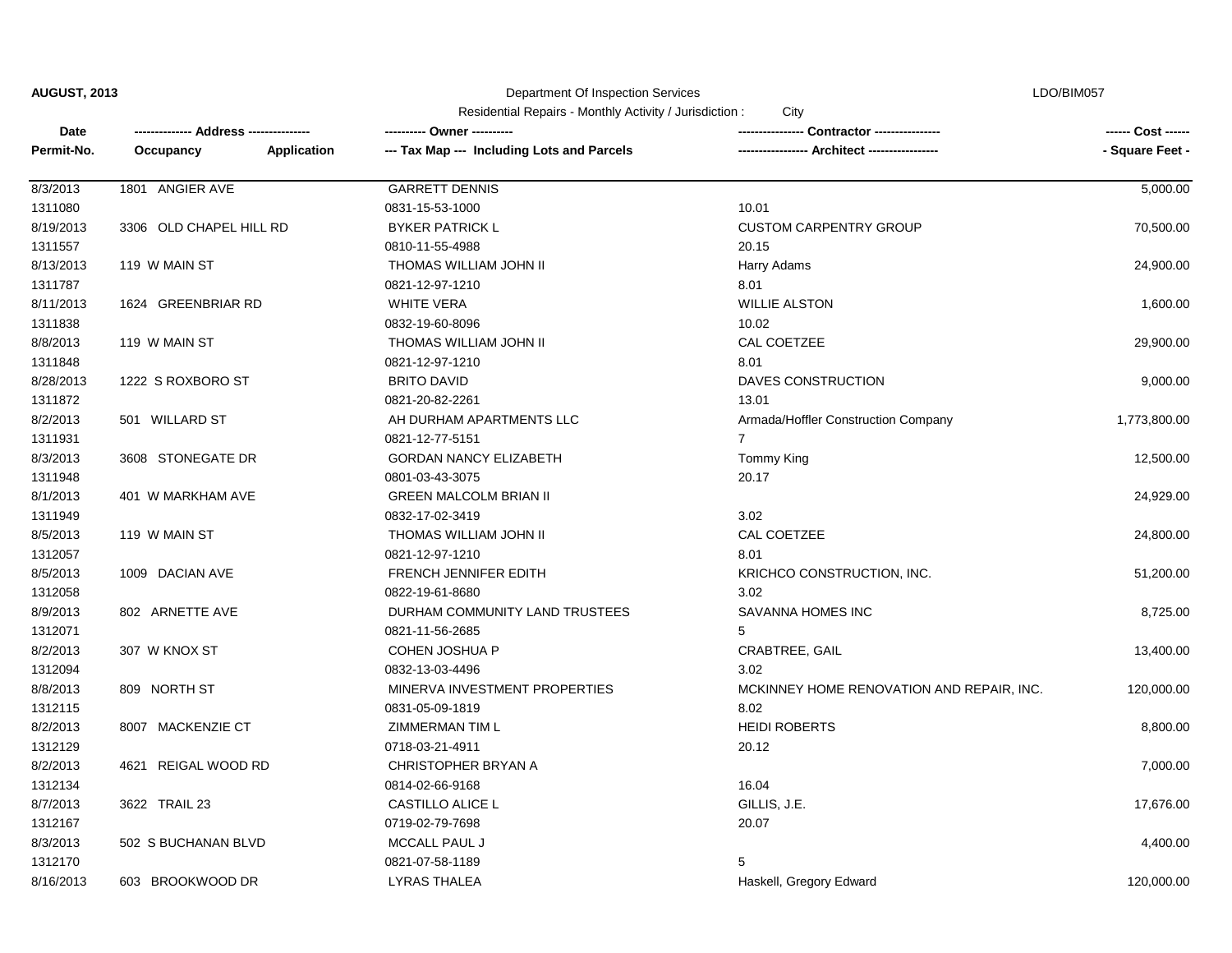#### Department Of Inspection Services

LDO/BIM057

| Date       |                      |             | ---------- Owner ----------                |                                                | ------ Cost ------ |
|------------|----------------------|-------------|--------------------------------------------|------------------------------------------------|--------------------|
| Permit-No. | Occupancy            | Application | --- Tax Map --- Including Lots and Parcels | --- Architect -----------------                | - Square Feet -    |
| 1312174    |                      |             | 0820-09-07-4198                            | 20.07                                          |                    |
| 8/3/2013   | 3523 SAYWARD DR      |             | FEDERAL NATIONAL MORTGAGE                  | <b>MAX ARNOLD</b>                              | 9,000.00           |
| 1312186    |                      |             | 0800-03-40-0854                            | 20.18                                          |                    |
| 8/20/2013  | 1506 W MARKHAM AVE   |             | <b>BISHOP F JOSEPH GOSSMAN</b>             | SUA YOO                                        | 7,000.00           |
| 1312189    |                      |             | 0822-14-42-7565                            | 3.01                                           |                    |
| 8/13/2013  | 4505 ROLLINGWOOD DR  |             | <b>GYURKI-KISS PAUL A</b>                  | Olmstead Homesteads, Inc.                      | 39,000.00          |
| 1312212    |                      |             | 0718-02-79-8991                            | 20.11                                          |                    |
| 8/15/2013  | 212 S DRIVER ST      |             | <b>HISTORIC PRESERVATION</b>               | <b>Accu Cise Construction</b>                  | 48,000.00          |
| 1312219    |                      |             | 0831-15-62-1806                            | 10.01                                          |                    |
| 8/14/2013  | 2410 W CLUB BLVD     |             | JOHNSON ARCH C III                         | A.G. BUILDERS                                  | 82,374.00          |
| 1312283    |                      |             | 0812-12-95-8561                            | 4.01                                           |                    |
| 8/7/2013   | 3511 COURTLAND DR    |             | TOFFALETTI FAMILY TRUST THE                | <b>FREYS BUILDING &amp; REMODELING COMPANY</b> | 12,500.00          |
| 1312297    |                      |             | 0820-17-00-1857                            | 20.07                                          |                    |
| 8/2/2013   | 809 WATTS ST         |             | <b>RIST CARL F</b>                         | ACANTHUS CONSTRUCTION, LLC                     | 27,000.00          |
| 1312298    |                      |             | 0822-19-62-1372                            | 3.02                                           |                    |
| 8/26/2013  | 908 VICKERS AVE      |             | WINNER LAUREN F                            | Hershberger, Todd Brindley                     | 9,500.00           |
| 1312299    |                      |             | 0821-11-56-9049                            | $\overline{7}$                                 |                    |
| 8/26/2013  | 908 VICKERS AVE      |             | WINNER LAUREN F                            | Hershberger, Todd Brindley                     | 19,000.00          |
| 1312300    |                      |             | 0821-11-56-9049                            | $\overline{7}$                                 |                    |
| 8/2/2013   | 121 S GUTHRIE AVE    |             | <b>RIVETT MARVIN B</b>                     | <b>GARUDA CUSTOM DECKS</b>                     | 3,925.00           |
| 1312305    |                      |             | 0831-15-63-7381                            | 10.01                                          |                    |
| 8/11/2013  | 407 N MANGUM ST      |             | 407 MANGUM LLC                             | THE MAPLEWOOD BUILDING CO., LLC.               | 132,369.00         |
| 1312306    |                      |             | 0821-08-97-8963                            | 8.01                                           |                    |
| 8/2/2013   | 217 W TRINITY DR     |             | DANIEL ROGER                               | RIGHT BUILD INTERNATIONAL INC.                 | 74,600.00          |
| 1312313    |                      |             | 0832-17-00-2872                            | $\overline{2}$                                 |                    |
| 8/28/2013  | 22 W NICKLAUS TRL    |             | LENNAR CAROLINAS LLC                       | PARSONS GENERAL CONST. INC.                    | 10,250.00          |
| 1312314    |                      |             | 0824-03-11-9443                            | 20.11                                          |                    |
| 8/15/2013  | 707 NICKLAUS DR      |             | LENNAR CAROLINAS LLC                       | Lennar Carolinas, LLC                          | 24,400.00          |
| 1312315    |                      |             | 0824-03-11-9422                            | 17.11                                          |                    |
| 8/23/2013  | 1421 SKYLER ST       |             | LENNAR CAROLINAS LLC                       | Rosco's Remodeling                             | 28,633.06          |
| 1312316    |                      |             | 0824-03-11-9401                            | 6                                              |                    |
| 8/2/2013   | 203 SWIFT CREEK XING |             | TOLL NC LP                                 | ROBIE CLIFTON                                  | 2,500.00           |
| 1312317    |                      |             | 0824-03-11-8470                            | 20.12                                          |                    |
| 8/2/2013   | 106 SOUTH BEND       |             | TOLL NC LP                                 | ROBIE CLIFTON                                  | 3,600.00           |
| 1312318    |                      |             | 0717-02-66-6979                            | 20.12                                          |                    |
| 8/11/2013  | 1418 SEDWICK RD      |             | MCGHEE RICHARD B                           | Ridgeworks, LLC                                | 6,500.00           |
| 1312321    |                      |             | 0727-02-76-2401                            | 20.13                                          |                    |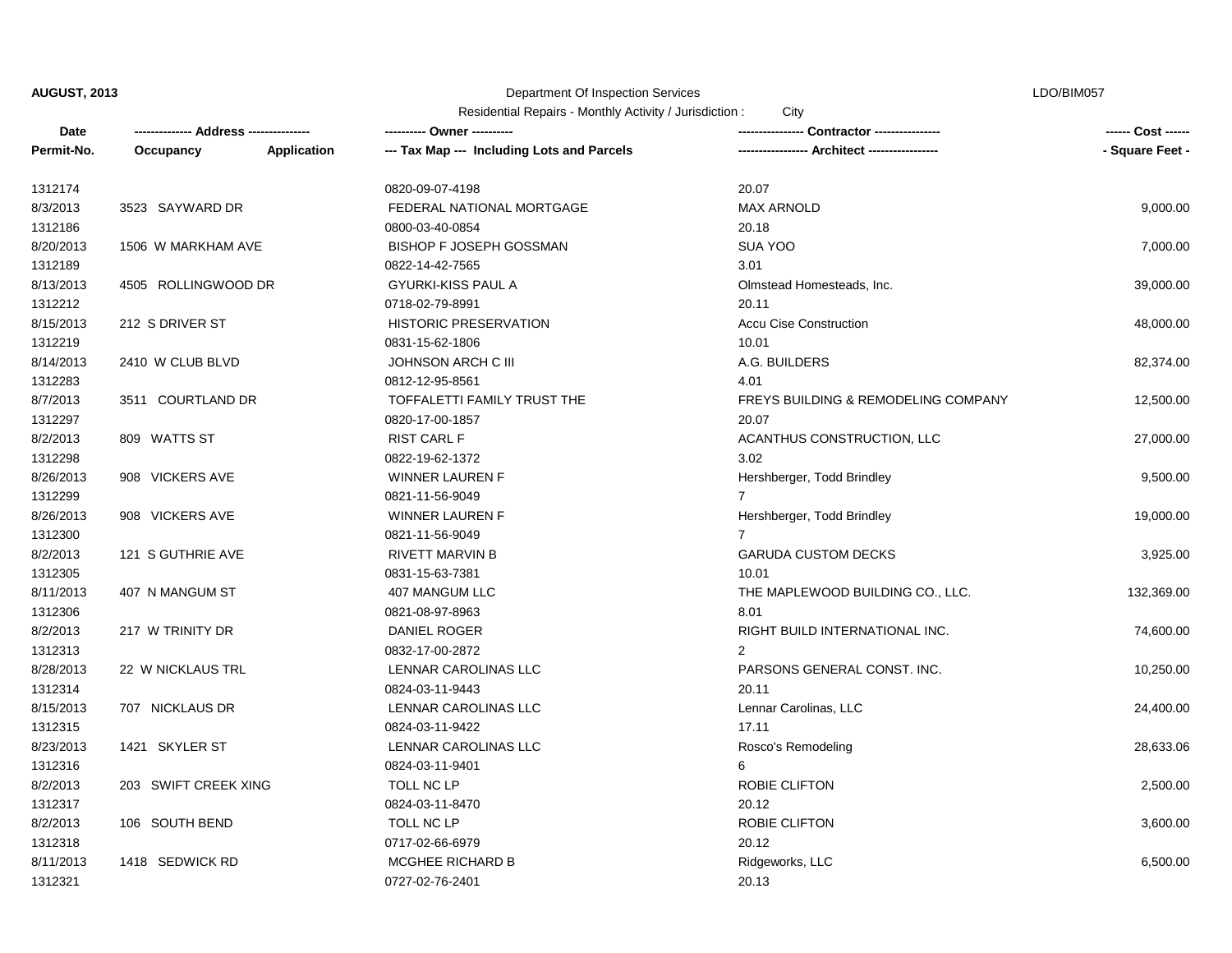1312397

#### Department Of Inspection Services

LDO/BIM057

Residential Repairs - Monthly Activity / Jurisdiction : City

| Date       |                      |                    | ---------- Owner ----------                | -- Contractor ---------------- | ------ Cost ------ |
|------------|----------------------|--------------------|--------------------------------------------|--------------------------------|--------------------|
| Permit-No. | Occupancy            | <b>Application</b> | --- Tax Map --- Including Lots and Parcels |                                | - Square Feet -    |
| 8/14/2013  | 3205 LOCHINVAR DR    |                    | MIKSZTA JOHN                               | Dori Mikszta                   | 141,000.00         |
| 1312324    |                      |                    | 0801-04-54-3613                            | 20.17                          |                    |
| 8/22/2013  | 1109 HUNTINGTON AVE  |                    | <b>FISH CHRISTINA</b>                      | ACANTHUS CONSTRUCTION, LLC     | 41,000.00          |
| 1312341    |                      |                    | 0821-14-43-3972                            | $\overline{7}$                 |                    |
| 8/2/2013   | 5410 LAKE ELTON RD   |                    | <b>EAKER JAMES H</b>                       | JONATHAN EUGENE QUESENBERRY    | 177,500.00         |
| 1312348    |                      |                    | 0729-04-91-5491                            | 20.10                          |                    |
| 8/6/2013   | 1714 EUCLID RD       |                    | EHRISMAN ISRAEL D                          | Olmstead Homesteads, Inc.      | 20,000.00          |
| 1312354    |                      |                    | 0728-04-81-0867                            | 20.13                          |                    |
| 8/26/2013  | 1807 PALMER ST       |                    | DURHAM COMMUNITY LAND TRUSTEES             | <b>Divine Construction</b>     | 50,100.00          |
| 1312355    |                      |                    | 0821-13-24-2353                            | 6                              |                    |
| 8/7/2013   | 1707 AUTUMN RIDGE DR |                    | <b>HENRY DOUGLAS E</b>                     | Sierra Structures, Inc.        | 11,050.00          |
| 1312356    |                      |                    | 0815-04-60-9232                            | 16.04                          |                    |
| 8/23/2013  | 231 WESTGROVE CT     |                    | PIERCE TARA                                | NATHANIEL PIERCE               | 2,000.00           |
| 1312357    |                      |                    | 0758-01-49-5950                            | 20.14                          |                    |
| 8/7/2013   | 1216 MORELAND AVE    |                    | HAMMIEL EVELYN JACOBS                      | <b>ANDRE ALLEN</b>             | 100.00             |
| 1312363    |                      |                    | 0821-14-34-2288                            | 5                              |                    |
| 8/23/2013  | 2110 WILSON ST       |                    | DAGLEY ROBERT LOGAN                        |                                | 60,000.00          |
| 1312365    |                      |                    | 0822-09-16-8106                            | 4.01                           |                    |
| 8/22/2013  | 1101 CARROLL ST      |                    | <b>CITY OF DURHAM</b>                      | <b>Trans Perry</b>             | 28,500.00          |
| 1312366    |                      |                    | 0821-11-55-0440                            | 5                              |                    |
| 8/11/2013  | 311 S LASALLE ST     |                    | LASALLE NC LLC                             | THS NATIONAL, LLC.             | 2,861.00           |
| 1312370    |                      |                    | 0812-15-63-3874                            | 15.02                          |                    |
| 8/28/2013  | 1305 ROSEDALE AVE    |                    | DURHAM COMMUNITY LAND TRUSTEES             | SAVANNA HOMES INC              | 8,675.00           |
| 1312386    |                      |                    | 0821-14-33-1852                            | 6                              |                    |
| 8/7/2013   | 4101 LIVINGSTONE PL  |                    | <b>BOGLE RONALD E</b>                      | Michael Ashton                 | 450.00             |
| 1312388    |                      |                    | 0719-03-03-3405                            | 20.18                          |                    |
| 8/21/2013  | 124 HILLSIDE AVE     |                    | <b>CITY OF DURHAM</b>                      | GRIFFIN, D.H., WRECKING        | 1,000.00           |
| 1312389    |                      |                    | 0821-16-84-1226                            | 12.01                          |                    |
| 8/8/2013   | 707 FARGO ST         |                    | <b>CITY OF DURHAM</b>                      | GRIFFIN, D.H., WRECKING        | 1,000.00           |
| 1312390    |                      |                    | 0821-16-73-6971                            | 12.01                          |                    |
| 8/7/2013   | 604 WELLINGHAM DR    |                    | ANTHONY BONNYE R                           | REGIONAL WATERPROOFING CO INC  | 8,163.00           |
| 1312392    |                      |                    | 0728-03-24-2584                            | 20.12                          |                    |
| 8/7/2013   | 6 BROWN BARK CT      |                    | <b>WATSON PATRICIA</b>                     | ALUMINUM CO OF N.C.            | 41,950.00          |
| 1312394    |                      |                    | 0834-01-09-0256                            | 16.01                          |                    |

0831-07-68-0735 10.02

8/7/2013 1214 HIBISCUS ST SECURE INC SECURE INC PENNY, GARY WAYNE 2011 214 HIBISCUS ST 40,100.00

8/8/2013 1218 HIBISCUS ST SECURE INC SECURE INC PENNY, GARY WAYNE A 3,700.00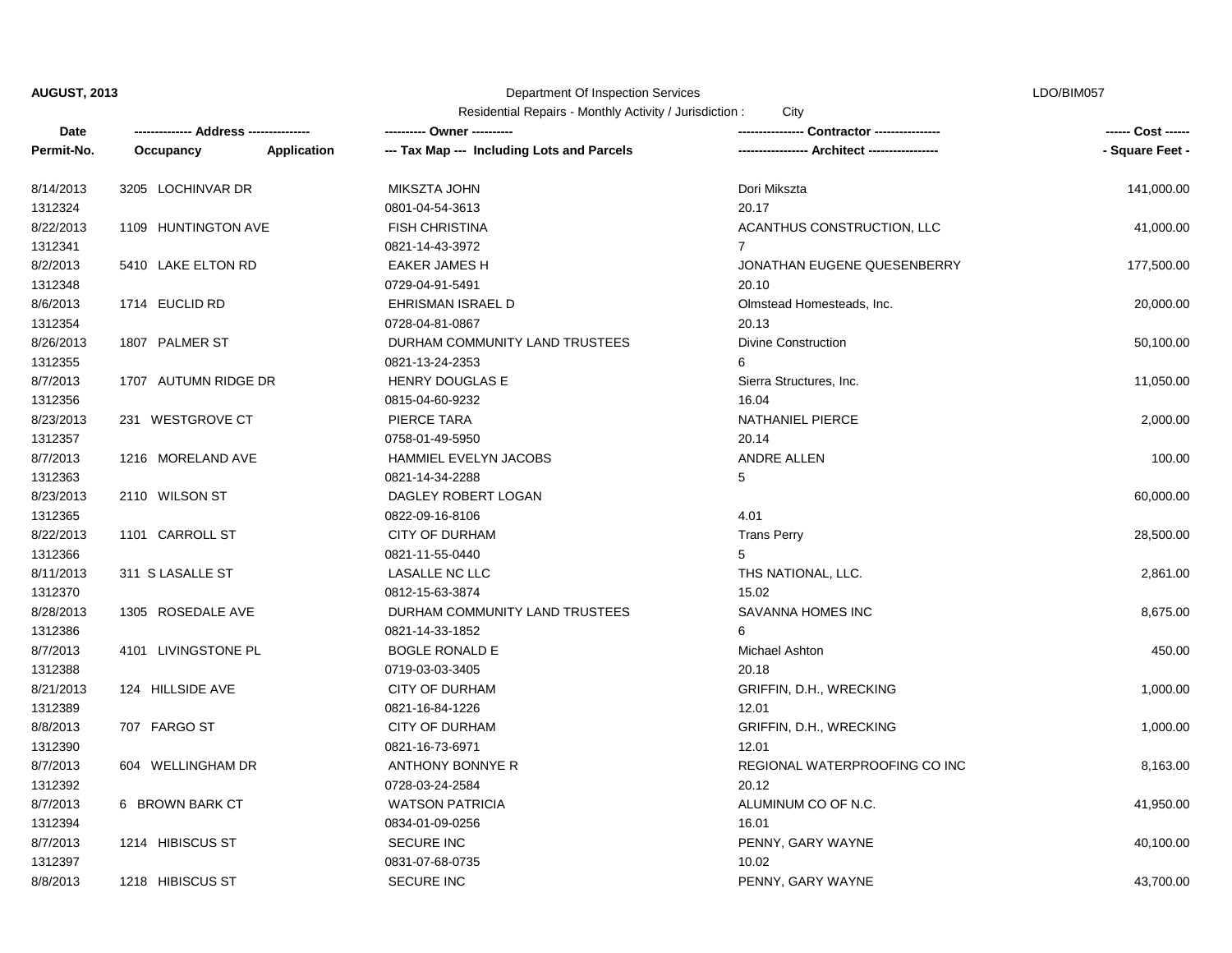### Department Of Inspection Services

LDO/BIM057

| Date       |                       |                    |                                            |                                                       | ------ Cost ------ |
|------------|-----------------------|--------------------|--------------------------------------------|-------------------------------------------------------|--------------------|
| Permit-No. | Occupancy             | <b>Application</b> | --- Tax Map --- Including Lots and Parcels | --- Architect -------------                           | - Square Feet -    |
| 1312399    |                       |                    | 0831-07-68-0795                            | 10.02                                                 |                    |
| 8/8/2013   | 6 CULLOWEE CT         |                    | <b>WILSON TERETHA</b>                      | <b>BRIAN HEATH</b>                                    | 3,850.00           |
| 1312409    |                       |                    | 0729-01-06-7182                            | 20.11                                                 |                    |
| 8/11/2013  | 708 VOYAGER PL        |                    | LOKHNYGINA YULIYA                          | THD AT-HOME SERVICES, INC.                            | 5,225.00           |
| 1312429    |                       |                    | 0804-02-75-3948                            | 16.04                                                 |                    |
| 8/11/2013  | 2 HAROLD KEEN CT      |                    | HAYES ALPHONSO REDFORD                     | KINGSFORD HOME IMPROVEMENT                            | 6,725.00           |
| 1312430    |                       |                    | 0850-02-59-9215                            | 18.05                                                 |                    |
| 8/19/2013  | 500 N DUKE ST         |                    | <b>BULLINGTON WAREHOUSE INC THE</b>        | <b>GLASGOW VENTURES, LLC</b>                          | 9,000.00           |
| 1312450    |                       |                    | 0822-08-80-0036.000                        | 8.02                                                  |                    |
| 8/14/2013  | 3424 SHERIDAN ST      |                    | <b>MCGRAW ANDREW</b>                       | Mark Campbell                                         | 11,000.00          |
| 1312453    |                       |                    | 0832-06-28-8632                            | 20.07                                                 |                    |
| 8/13/2013  | 925 SOUTH BEND DR     |                    | TOLL NC LP                                 | <b>ROBIE CLIFTON</b>                                  | 3,800.00           |
| 1312464    |                       |                    | 0717-02-65-6682                            | 20.12                                                 |                    |
| 8/15/2013  | 1209 GLENDALE AVE     |                    | <b>BURRIS DAVID W</b>                      | HEARTHSTONE HOMES, INC.                               | 60,000.00          |
| 1312473    |                       |                    | 0832-17-01-6466                            | $\overline{2}$                                        |                    |
| 8/19/2013  | 2817 BANNER ST        |                    | <b>MARK4 PROPERTIES LLC</b>                | Mark Campbell                                         | 17,500.00          |
| 1312474    |                       |                    | 0832-06-28-8632                            | 1.01                                                  |                    |
| 8/16/2013  | 202 S GUTHRIE AVE     |                    | <b>LEGACY GREEN LLC</b>                    | Coral Construction and Design - Coral Home Solutions, | 700.00             |
| 1312482    |                       |                    | 0831-15-63-5184                            | 10.01                                                 |                    |
| 8/20/2013  | 143 VICTORIAN OAKS DR |                    | CHEWNING DAVID JR                          | Sierra Structures, Inc.                               | 3,000.00           |
| 1312511    |                       |                    | 0729-01-15-4009                            | 20.11                                                 |                    |
| 8/20/2013  | 916 VIRGIE ST         |                    | <b>CONNOLLY RYAN T</b>                     | <b>Turnlight Partners</b>                             | 7,350.00           |
| 1312512    |                       |                    | 0822-13-23-4649                            | 4.02                                                  |                    |
| 8/20/2013  | 2526 W WILSON ST      |                    | ROBERTS PATRICK                            | PARKER, DAVID R.                                      | 182,775.00         |
| 1312526    |                       |                    | 0812-12-96-1230                            | 4.01                                                  |                    |
| 8/22/2013  | 329 HALES WOOD RD     |                    | KALO JOSEPH J                              | Imperiale, Jack Dennis                                | 39,880.00          |
| 1312532    |                       |                    | 9797-02-97-4808                            | 20.12                                                 |                    |
| 8/23/2013  | 114 ASHWORTH DR       |                    | HERTZOG DONALD L                           | Pruitt Building Co.                                   | 37,165.00          |
| 1312534    |                       |                    | 0709-02-88-9401                            | 20.18                                                 |                    |
| 8/20/2013  | 1009 BAY ST           |                    | RED BRANCH DEVELOPMENT LLC                 | Robert Chapman                                        | 27,000.00          |
| 1312539    |                       |                    | 0832-17-00-4710                            | $\mathcal{P}$                                         |                    |
| 8/20/2013  | 1313 VICKERS AVE      |                    | <b>WHALEN BRETT</b>                        | FOX GENERAL CONTRACTING                               | 23,581.00          |
| 1312550    |                       |                    | 0821-15-63-1842                            | $\overline{7}$                                        |                    |
| 8/23/2013  | 110 W PIEDMONT AVE    |                    | <b>CITY OF DURHAM</b>                      | GRIFFIN, D.H., WRECKING                               | 1,000.00           |
| 1312556    |                       |                    | 0821-16-73-8391                            | 12.01                                                 |                    |
| 8/22/2013  | 123 WRIGHT HILL DR    |                    | <b>HINSHAW BRIAN K</b>                     |                                                       | 10,000.00          |
| 1312558    |                       |                    | 0835-02-78-8072                            | 16.01                                                 |                    |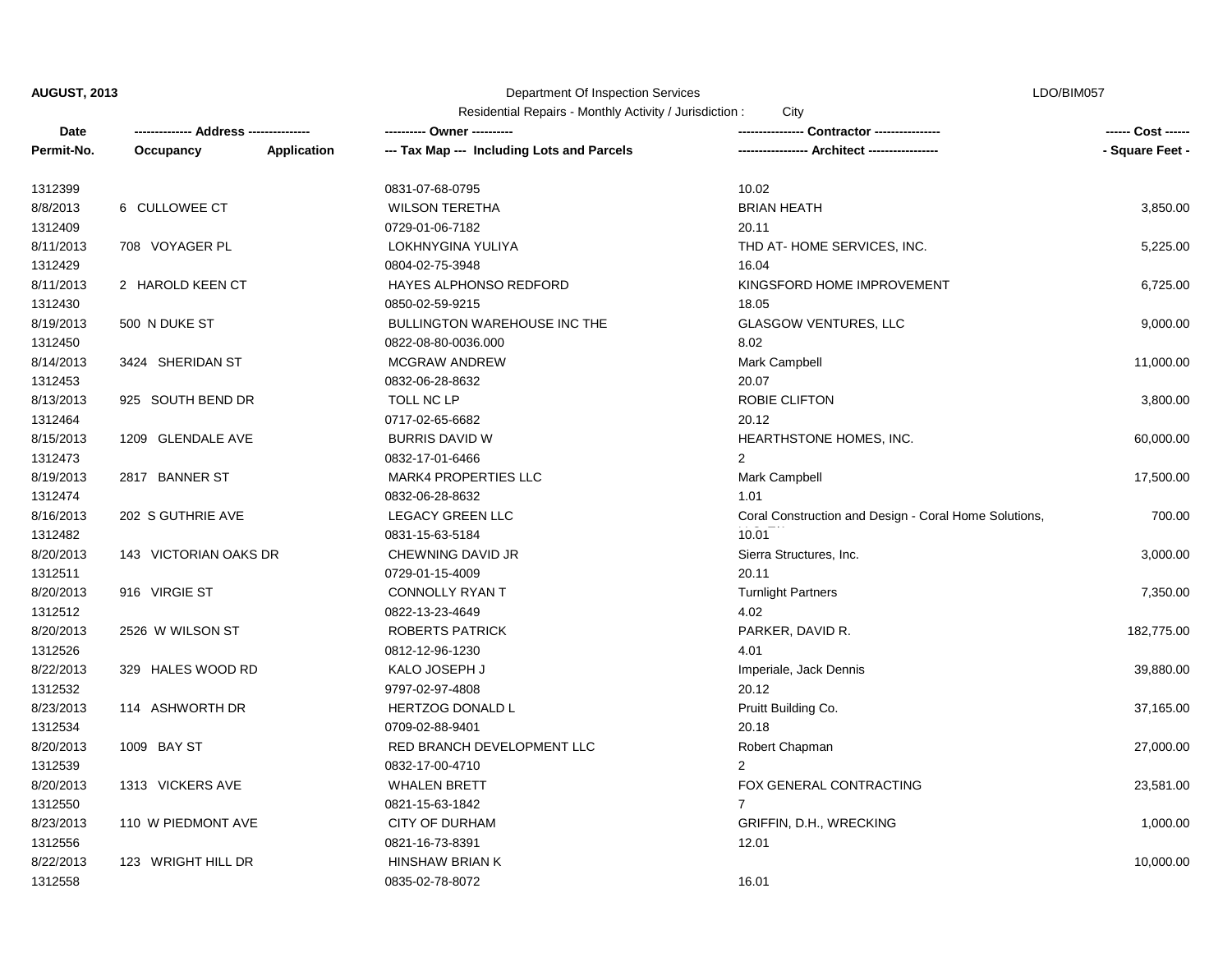# Department Of Inspection Services

LDO/BIM057

| Residential Repairs - Monthly Activity / Jurisdiction : |  |  | City |
|---------------------------------------------------------|--|--|------|
|---------------------------------------------------------|--|--|------|

| Date       |                      |                    | ---------- Owner ----------                |                                                  | ------ Cost ------ |
|------------|----------------------|--------------------|--------------------------------------------|--------------------------------------------------|--------------------|
| Permit-No. | Occupancy            | <b>Application</b> | --- Tax Map --- Including Lots and Parcels | --- Architect -----------------                  | - Square Feet -    |
| 8/20/2013  | 2921 WELCOME DR      |                    | <b>HANSELL MICHAEL P</b>                   |                                                  | 26,750.00          |
| 1312559    |                      |                    | 0811-13-03-3276                            | 20.17                                            |                    |
| 8/21/2013  | 3305 DIXON RD        |                    | EASON LINDA R                              | <b>MANUEL ROSA</b>                               | 2,545.00           |
| 1312561    |                      |                    | 0810-16-74-8511                            | 20.07                                            |                    |
| 8/22/2013  | 1808 PEAR TREE LN    |                    | <b>BEAZER HOMES CORP</b>                   | BEAZER HOMES CORP.                               | 10,000.00          |
| 1312563    |                      |                    | 0739-01-48-9942                            | 20.14                                            |                    |
| 8/22/2013  | 3603 DAIRY POND PL   |                    | BROWN GLENN WILLIAM JR                     | Walker Custom Homes, LLC, Greg                   | 35,200.00          |
| 1312568    |                      |                    | 0813-03-44-9235                            | 17.07                                            |                    |
| 8/22/2013  | 1209 CRANEBRIDGE PL  |                    | <b>JONES JAMES T</b>                       | Nicole Mumma                                     | 12,092.00          |
| 1312569    |                      |                    | 0708-03-03-4441                            | 20.12                                            |                    |
| 8/19/2013  | 5429 PENRITH DR      |                    | <b>WILLIAMS SHELTON</b>                    |                                                  | 100.00             |
| 1312574    |                      |                    | 0729-04-90-1380                            | 20.10                                            |                    |
| 8/22/2013  | 4009 KING CHARLES RD |                    | OAKLEY ROBERT R                            | <b>GITA PATEL</b>                                | 26,850.00          |
| 1312580    |                      |                    | 0719-03-12-3022                            | 20.18                                            |                    |
| 8/28/2013  | 1301 ROSEDALE AVE    |                    | DURHAM COMMUNITY LAND TRUSTEES             | SAVANNA HOMES INC                                | 8,975.00           |
| 1312582    |                      |                    | 0821-14-33-1950                            | 6                                                |                    |
| 8/20/2013  | 1817 S MIAMI BLVD    |                    | STEPHENS THOMAS E                          | GIBBS GRADING, INC.                              | 1,000.00           |
| 1312583    |                      |                    | 0749-02-88-0730                            | 18.05                                            |                    |
| 8/23/2013  | 1813 S MIAMI BLVD    |                    | STEPHENS THOMAS E                          | GIBBS GRADING, INC.                              | 1,000.00           |
| 1312584    |                      |                    | 0749-02-88-0830                            | 18.05                                            |                    |
| 8/23/2013  | 3515 DARWIN RD       |                    | <b>GRAY JAMES ALEXANDER IV</b>             | CHASE BUILDING COMPANY                           | 166,000.00         |
| 1312595    |                      |                    | 0719-01-27-3530                            | 20.08                                            |                    |
| 8/23/2013  | 5112 WINEBERRY DR    |                    | MOEN JOHN A                                | REGIONAL WATERPROOFING CO INC                    | 5,475.13           |
| 1312596    |                      |                    | 0727-01-29-6557                            | 20.12                                            |                    |
| 8/22/2013  | 308 N DRIVER ST      |                    | <b>MORRIS JOHN L SR</b>                    | <b>Accu Cise Construction</b>                    | 3,012.00           |
| 1312605    |                      |                    | 0831-15-64-1616                            | 10.01                                            |                    |
| 8/23/2013  | 918 NINTH ST         |                    | 918 NINTH STREET LLC                       | Concept 8, LLC                                   | 100.00             |
| 1312621    |                      |                    | 0822-14-33-2720                            | 4.02                                             |                    |
| 8/28/2013  | 9 DRUMMOND CT        |                    | <b>EDWARDS STEVEN S</b>                    | TAYLOR, DAVID BENTON                             | 11,500.00          |
| 1312622    |                      |                    | 0728-01-38-4517                            | 20.12                                            |                    |
| 8/28/2013  | 3904 SPRINGSTOP LN   |                    | THORNTON TODD A                            | KENBURN RESTORATION, LLC.                        | 20,686.00          |
| 1312623    |                      |                    | 0800-01-37-6251                            | 20.17                                            |                    |
| 8/28/2013  | 10 W BAYBERRY CT     |                    | <b>AYLOR OSCAR</b>                         | Riley Home Builders & Inspections, Inc. J. Scott | 11,200.00          |
| 1312624    |                      |                    | 0718-01-49-9836                            | 20.11                                            |                    |
| 8/23/2013  | 2 DAUPHINE PL        |                    | CANNADY LEE F                              | RWA CONSTRUCTION LLC                             | 27,623.00          |
| 1312630    |                      |                    | 0820-19-62-2456                            | 20.09                                            |                    |
| 8/28/2013  | 2618 WINTON RD       |                    | URBAN HAVEN LLC                            | SCHREIBER CONSTRUCTION                           | 64,300.00          |